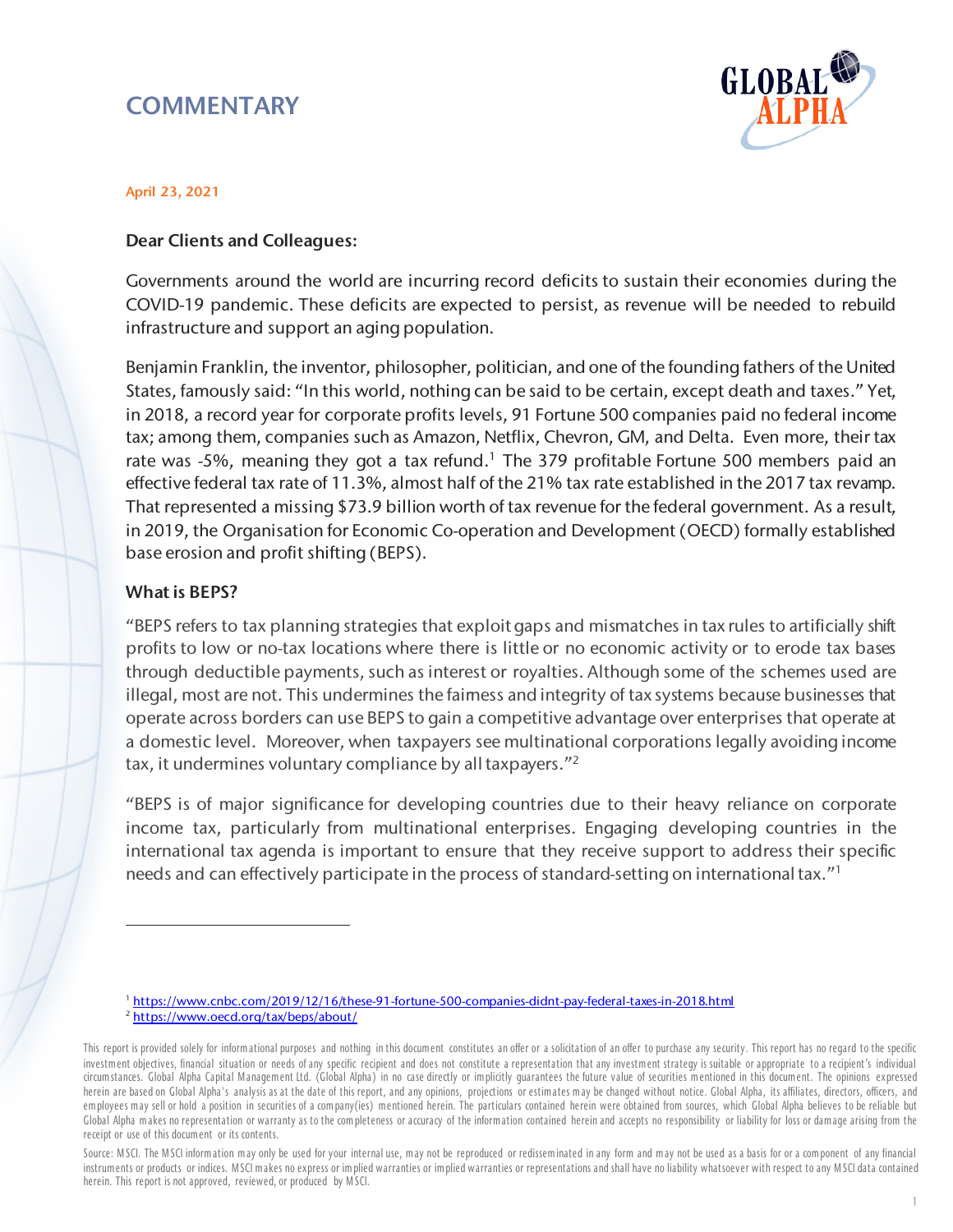## COMMENTARY CONT.



The digital economy giants have been very apt at using BEPS. Looking at cash taxes paid globally by FAANG stocks in 2019/2020, according to Global Alpha's estimates, Facebook paid 12.75%, Apple 14.4%, Amazon 7%, Netflix 7.3%, and Google 11.9%. As an example of BEPS, Google declared \$23 billion in revenues in Bermuda in 2017<sup>3</sup>. Until 2015, Amazon was able to declare all its European revenues in Luxembourg.

The significant tax drag caused by these large multinationals was a major issue in negotiations over tax reforms at the OECD, since they were largely US corporations. The stalemate brought many local governments, such as Australia, the United Kingdom (UK), and France, to impose a local tax based on revenues earned in their respective country. That brought retaliation from the US by taxing imports from these countries.



Worldwide effective tax rates

Source: Compustat/Wharton Research Data Services, Sandy Hager/Joseph Baines

 $\overline{a}$ 

#### <sup>3</sup> <https://www.reuters.com/article/us-google-taxes-netherlands-idUSKCN1OX1G9>

This report is provided solely for informational purposes and nothing in this document constitutes an offer or a solicitation of an offer to purchase any security. This report has no regard to the specific investm ent objectives, financial situation or needs of any specific recipient and does not constitute a representation that any investm ent strategy is suitable or appropriate to a recipient's individual circum stances. Global Alpha Capital M anagem ent Ltd. (Global Alpha) in no case directly or im plicitly guarantees the future value of securities m entioned in this docum ent. The opinions expressed herein are based on Global Alpha's analysis as at the date of this report, and any opinions, projections or estimates may be changed without notice. Global Alpha, its affiliates, directors, officers, and em ployees may sell or hold a position in securities of a company(ies) mentioned herein. The particulars contained herein were obtained from sources, which Global believes to be reliable but Global Alpha makes no representation or warranty as to the completeness or accuracy of the information contained herein and accepts no responsibility or liability for loss or damage arising from the receipt or use of this docum ent or its contents.

Source: MSCI. The MSCI information may only be used for your internal use, may not be reproduced or redisseminated in any form and may not be used as a basis for or a component of any financial instrum ents or products or indices. M SCI m akes no express or im plied warranties or im plied warranties or representations and shall have no liability whatsoever with respect to any M SCI data contained herein. This report is not approved, reviewed, or produced by MSCI.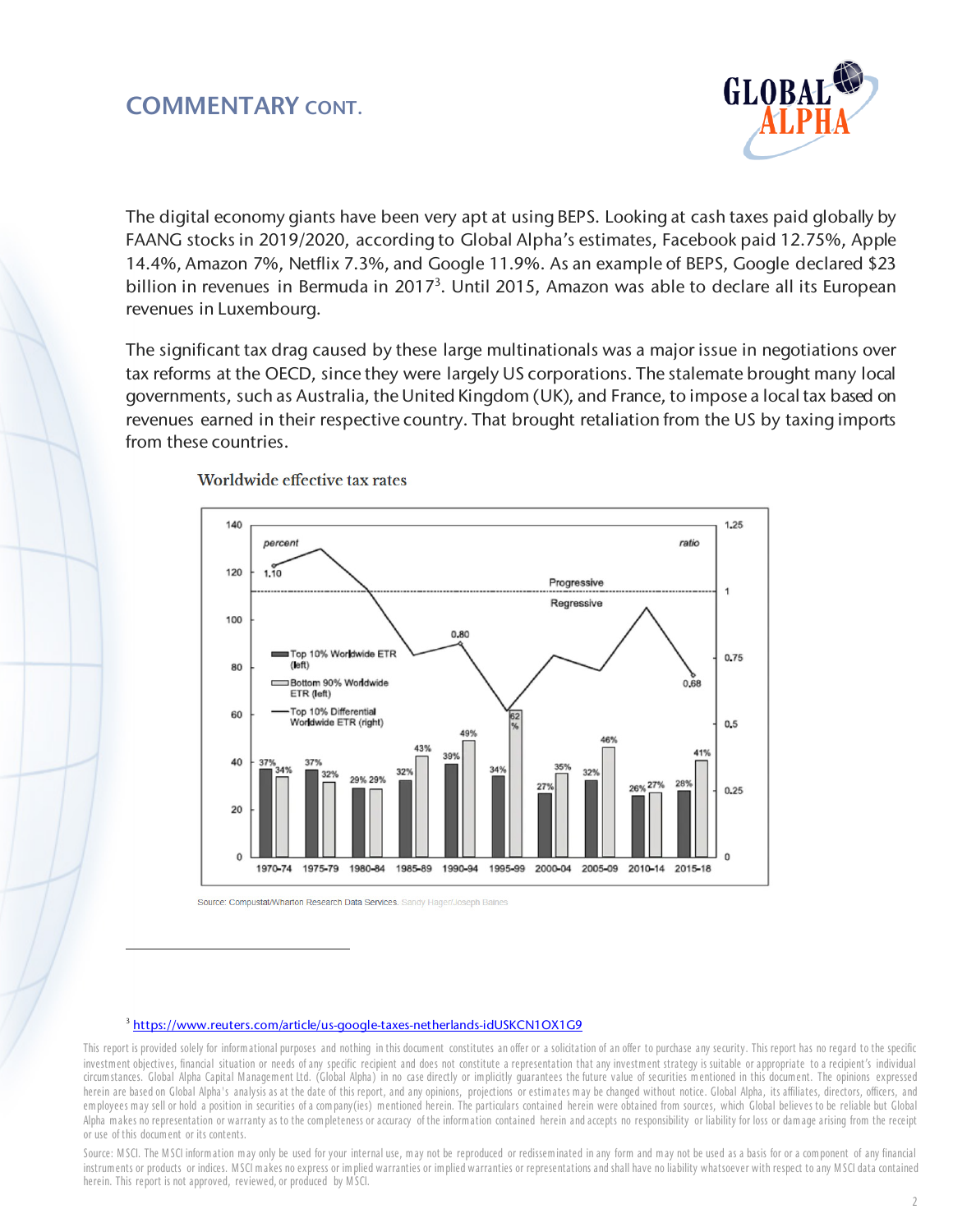## COMMENTARY CONT.



This graph shows that in the 1970s, the largest corporation paid slightly higher tax rates than smaller ones. By the early 80s, the situation reversed, and the unfair advantage of larger companies has amplified since.

Why should we care? The tax system encourages businesses to consolidate and grow bigger. With a risk, they may abuse their market dominant position. The discussion until recently was concentrating on anti-trust measures. Companies like Amazon, Google and Facebook are currently being investigated by various government entities using anti-trust laws. As the case against Microsoft in 2001 demonstrated, it is hard to win a case against multinationals as current anti-trust regulations focus on the price paid by consumers. Anti-trust cases are overly complex and may take years before reaching a conclusion. Studies show that a minimum corporate tax would be a more effective way to ensure fairness and stable government revenues.

In the last few weeks, US President Joe Biden and his secretary of the Treasury, Janet Yellen, former Federal Reserve chairwoman, have proposed an ambitious plan to arrive at a global framework on taxation, which would stop the race to the bottom and allow countries to fund their needed services to their population.

The Biden tax plan includes the following proposed business tax changes:

- Increase the corporate income tax rate, from 21 to 28 percent.
- Create a minimum tax of at least 15% on corporations with book profits of \$100 million or higher.
- Double the tax rate on global income earned by subsidiaries of U.S. firms, from 10.5 percent to 21 percent.

Immediately, countries around the world, like France, Canada, Germany, Japan and many others, welcomed the idea. President Biden went further in supporting the idea of a local tax based on local revenues. There is a high likelihood that OECD negotiations may finally reach a new global tax accord by the end of this summer.

### What would be the impact on stock markets?

First, we think the large cap US benchmarks would be most negatively affected, as they incorporate most of the large digital companies, which as explained above, have been the biggest users of BEPS. The S&P500 sells at a record price-to-sale ratio and at an extremely high 24x 2021 earnings. Increasing

This report is provided solely for informational purposes and nothing in this document constitutes an offer or a solicitation of an offer to purchase any security. This report has no regard to the specific investm ent objectives, financial situation or needs of any specific recipient and does not constitute a representation that any investm ent strategy is suitable or appropriate to a recipient's individual circum stances. Global Alpha Capital M anagem ent Ltd. (Global Alpha) in no case directly or im plicitly guarantees the future value of securities m entioned in this docum ent. The opinions expressed herein are based on Global Alpha's analysis as at the date of this report, and any opinions, projections or estim ates m ay be changed without notice. Global Alpha, its affiliates, directors, officers, and em ployees m ay sell or hold a position in securities of a com pany(ies) m entioned herein. The particulars contained herein were obtained from sources, which Global believes to be reliable but Global Alpha makes no representation or warranty as to the completeness or accuracy of the information contained herein and accepts no responsibility or liability for loss or damage arising from the receipt or use of this docum ent or its contents.

Source: MSCI. The MSCI information may only be used for your internal use, may not be reproduced or redisseminated in any form and may not be used as a basis for or a component of any financial instruments or products or indices. MSCI makes no express or implied warranties or implied warranties or representations and shall have no liability whatsoever with respect to any MSCI data contained herein. This report is not approved, reviewed, or produced by MSCI.